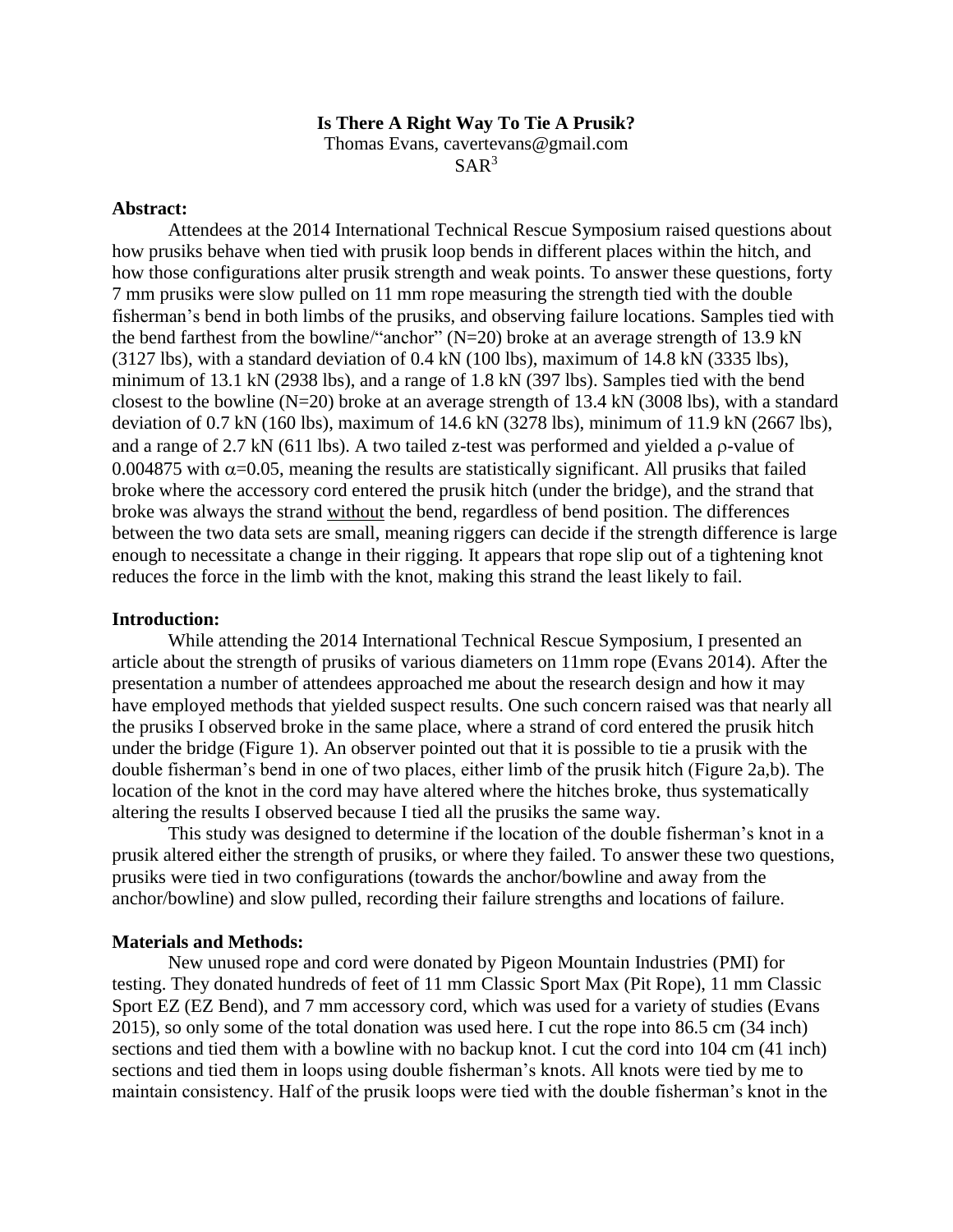limb closest to the anchor knot (Figure 2a) and half were tied with the double fisherman's knot in the limb farthest from the anchor knot (Figure 2b). Samples were connected to the ram by the bowline with an SMC 45 kN steel carabiner (1/4 inch diameter bar stock), and the prusiks connected to an anchor using a hook and chain (Figure 3).

Prusik breaking strengths were measured by pulling with a hydraulic ram at 8 inches per minute and recording the forces they experienced with an Omega LCCA-15K load cell at 200 measurements a second. After a prusik broke, the location of failure was identified and recorded. Descriptive statistics were calculated in Excel and a two tailed z-test performed to determine if the average strengths of the two configurations were different.



Figure 1: Breakage location for the vast majority of prusiks observed in Evans (2014), the strand closest to the load under the bridge (gently loaded 8 mm prusik on 11 mm EZ Bend rope depicted here). Figure reproduced from Evans (2014, Figure 4).



**Figure 2:** Two possible locations for the fisherman's bend; **A)** in the limb closest the anchor knot, **B)** in the limb farthest from the anchor knot. (Depicted here is 5 mm PMI accessory cord on 11 mm PMI EZ Bend rope; during testing 7 mm cord was used)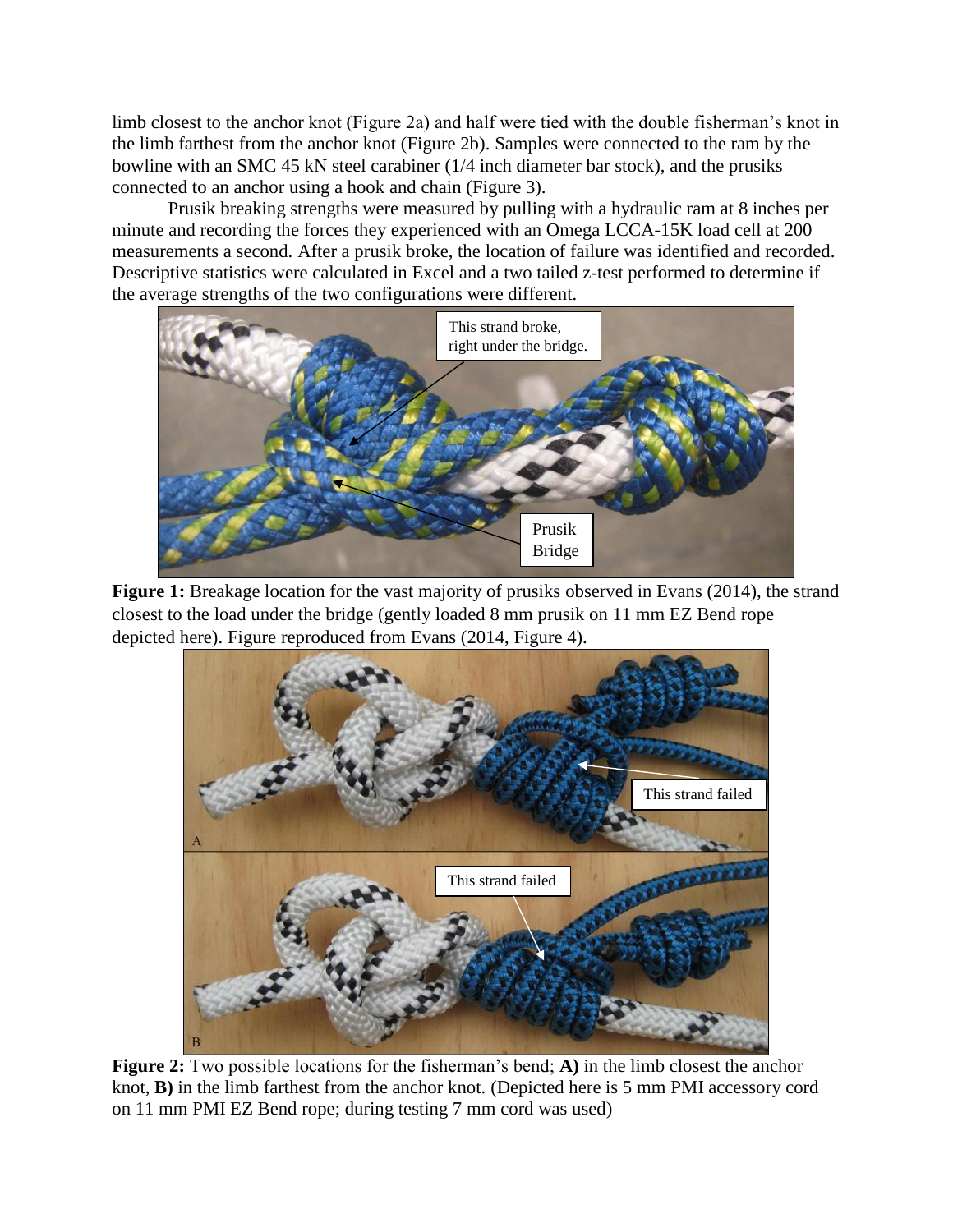

**Figure 3: Pull test** configuration. An SMC 45kN steel carabiner (1/4 inch bar stock), a bowline without a safety in 11 mm PMI EZ Bend rope, a three wrap prusik in 7 mm PMI accessory cord.

# **Results:**

Table 1a lists the breaking strengths of all samples with the double fisherman's knot in the limb closest to the bowline (Figure 2a) as well as their failure location. Table 1b lists the breaking strengths of all samples with the double fisherman's knot in the limb farthest from the bowline (Figure 2b) as well as their failure location.

Samples tied with the bend farthest from the bowline (N=20) broke at an average strength of 13.9 kN (3127 lbs), with a standard deviation of 0.4 kN (100 lbs), maximum of 14.8 kN (3335 lbs), minimum of 13.1 kN (2938 lbs), and a range of 1.8 kN (397 lbs). Samples tied with the bend closest to the bowline  $(N=20)$  broke at an average strength of 13.4 kN (3008 lbs), with a standard deviation of 0.7 kN (160 lbs), maximum of 14.6 kN (3278 lbs), minimum of 11.9 kN (2667 lbs), and a range of 2.7 kN (611 lbs). Visual inspection of both suites of descriptive statistics (bottom of Table 1) shows that all values are quite close, but there is a difference which can uncovered with secondary statistics.

To tease apart the differences between the two populations a two tailed z-test was performed and yielded a  $\rho$ -value of 0.004875 with  $\alpha$ =0.05. This indicates that given the sample sizes (N=20 for each group), method used, and variances in the two data sets, there is a statistically significant difference between the average breaking strengths between the two treatments. So one configuration is, on average, stronger than the other by  $\sim 0.53$  kN ( $\sim 120$ ) lbs).

All prusiks that failed broke where the accessory cord entered the prusik hitch (under the bridge), and the strand that broke was always the strand without the knot in it. One prusik did not fail, but broke the mantle of the rope.

During pulling the double fisherman's bends did not run into the hook used to affix the pruik to the ground, so knots jamming into a connector was not a confounding variable here, although Figure 3 might mislead readers to think this was the case.

## **Discussion and Conclusions:**

These results can be difficult to interpret because the results between the two treatments are so similar. To make comparisons easier, Figure 4 shows a box and whisker plot of both data sets. Comparing the two directly suggests the data set on the right has a lower average, lower quartiles, and a wider range than the data set on the left. This indicates that prusiks tied with the bend in the limb closest to the rigging knot were, on average, weaker, by about 0.53 kN (120 lbs), though with substantial overlap in the results from both data sets. This difference is statistically, but perhaps not practically significant.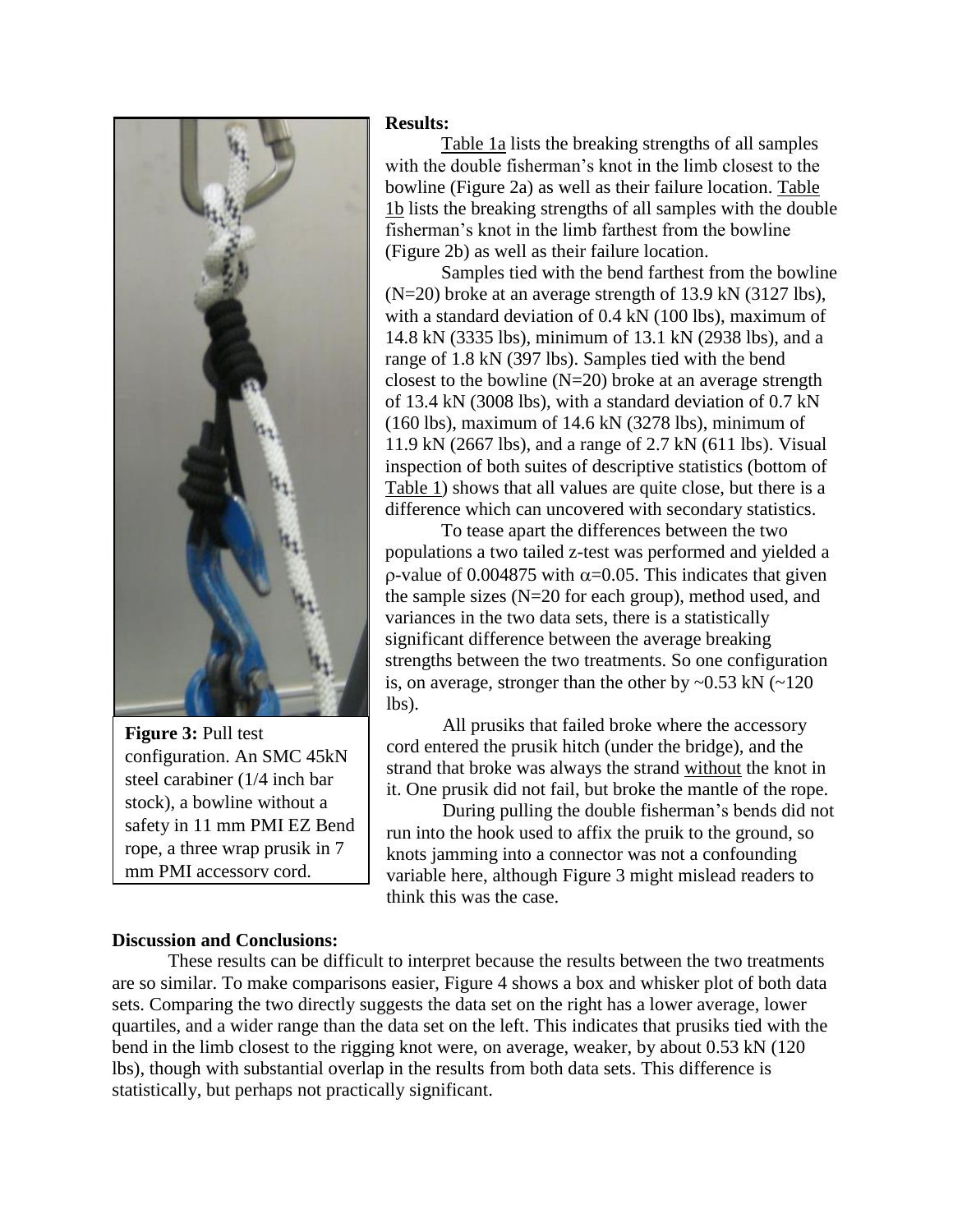



This simple result indicates that the data reported in Evans (2014) should represent conservative lower estimates of prusik strength, because all of the prusiks tied in that study were tied with the prusik bend in the limb closest to the rigging knot (the weaker configuration). Therefore, using the numbers from Evans (2014) for rigging will provide conservative estimates for new, unused equipment for the rope and cordage combinations tested.

What does this strength difference mean for rigging? This is a practical question each rigger has to determine for his or herself, because the presence of a statistical difference in strength may not have a real world significance. For example, Evans and Stavens (2011) demonstrated that basket hitch webbing anchors are stronger than wrap 3 pull 2 anchors with strong statistical support. However, because both anchors are stronger than the rope (and most common carabiners!), the difference is not of practical interest; both anchors are strong enough for the applications and equipment they are built with and for. Similarly, prusiks tied in both configurations were right around 13 kN or more. The question becomes: is it worth the possibility of an extra hundred pounds of strength to require prusiks tied in a particular configuration? Ultimately if an extra hundred pounds of strength makes or breaks the rigging, then it may be wise to re-rig in a configuration in which such a small difference in strength makes no difference.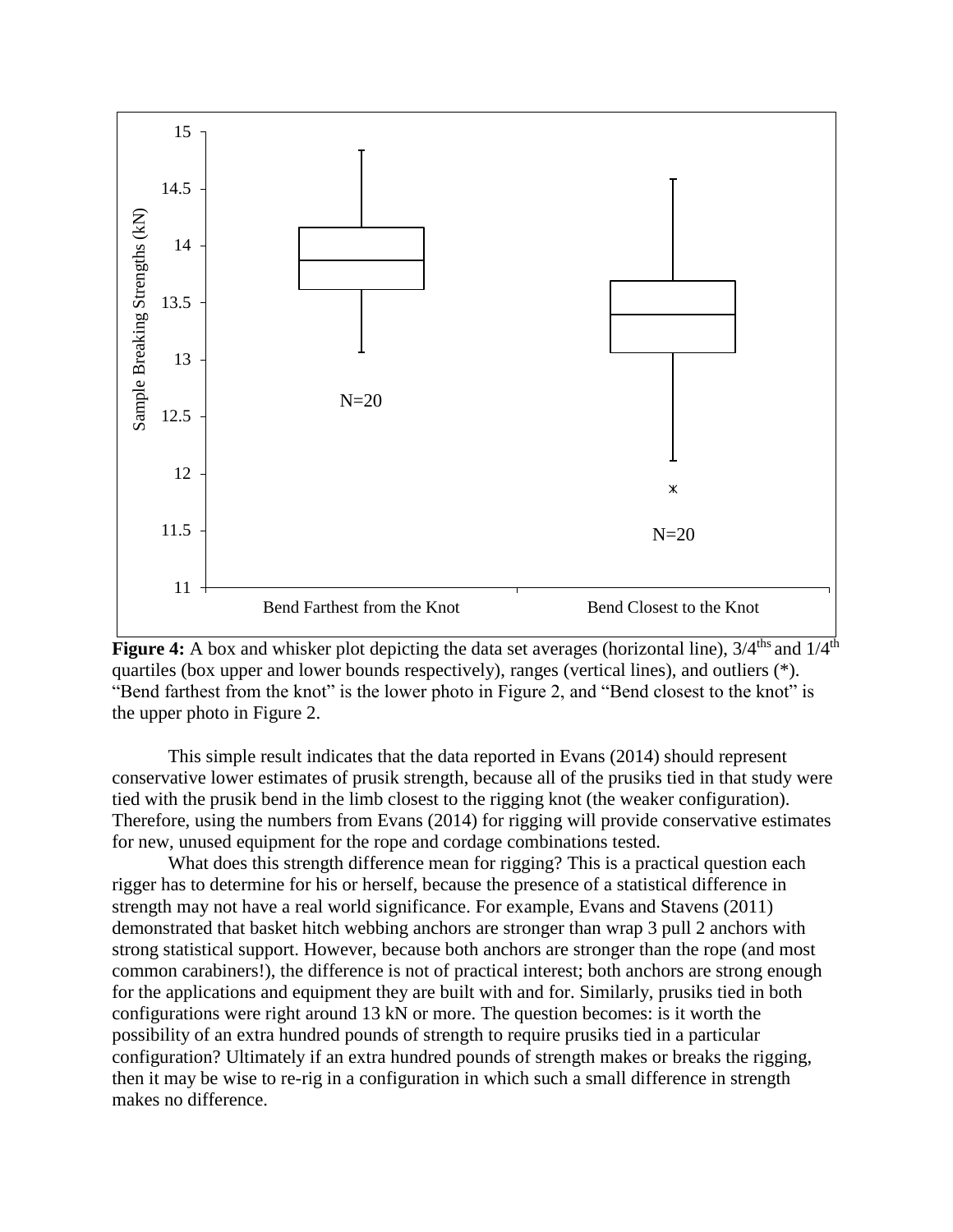A clear result from the data presented here is that the location of where the cordage bend is located within a prusik hitch does alter the weak point. The weakest strand is the one without the double fisherman's knot (Figure 2), regardless of relative position to the anchor. This can be explained by the knot tightening, the strand with the knot lengthening, and the transfer of more load to the limb without the knot. This same effect was observed by Gibbs (2012) when measuring the forces on limbs of multipoint anchors. He observed that anchor limbs with knots in them held less load because they extended as the knots tightened down. While knot tightening in a prusik and lengthening one limb is an interesting observation, it may have no practical application given that altering where the knot is in the hitch has such a small effect on the breaking strength.

Previous research ("Prusik Knot Testing" & " Rope system testing at Unofficial Swiftwater Rescue Instructor meet, Norway") suggests that placing the cord bend in the bridge of the prusik both reduces the ability for the prusik to grab the rope, and the prusik strength. Given that these results are based on sample sizes of 1 in each configuration, the results should be considered with skepticism. Clearly more testing is needed.

Ultimately these observations add to our understanding of how the systems and equipment we are using function, even if the results do not alter how we rig. This is important because recent research has frequently indicated that the systems we are using are not as strong as we think, or are not behaving as expected. While it is clear the systems are safe and strong enough, understanding how they behave in real life is important so we know what we should do to strengthen systems if needed.

### **Acknowledgements:**

Loui McCurley of PMI graciously donated the rope and cordage used, while CMC provided the testing facilities and personnel to run the equipment. Cedric Smith kindly ran the hydraulic ram, archived each sample's digital data, and helped troubleshoot the method used. Sarah Truebe provided valuable editing and content suggestions, though any mistakes and omissions are solely the responsibility of the author alone.

### **Literature Cited:**

- Evans, Thomas, Stavens, Aaron, 2011, Empirically Derived Breaking Strengths for Basket Hitches and Wrap Three Pull Two Webbing Anchors, Proceedings of the International Technical Rescue Symposium, Fort Collins, Colorado, November 3-6, 2011
- Evans, Thomas, 2014, Empirical Breaking Strengths of Single Prusiks of Four Diameters on 11 mm Static Rope, International Technical Rescue Symposium, Denver, Colorado, November 6-9, 2014
- Evans, Thomas, 2015, Response of Some 3:1 Haul Systems to Excessive Loading, International Technical Rescue Symposium, Portland, Oregon, November 5-8, 2015
- Gibbs, Mike, 2012, Tying it all Together: Considerations for equalizing multi-point anchor systems, Proceedings of the International Technical Rescue Symposium, Seattle, Washington, November 1-4, 2012

Unknown Author, Unknown Date, Prussik Knot Testing (http://www.swiftwaterrescue.at/content/info/prussik.html)

Unknown Author, 2010, Rope system testing at Unofficial Swiftwater Rescue Instructor meet, Norway, July 2010

(http://www.kajakksenteret.no/files/Rope%20system%20testing%202010.pdf)